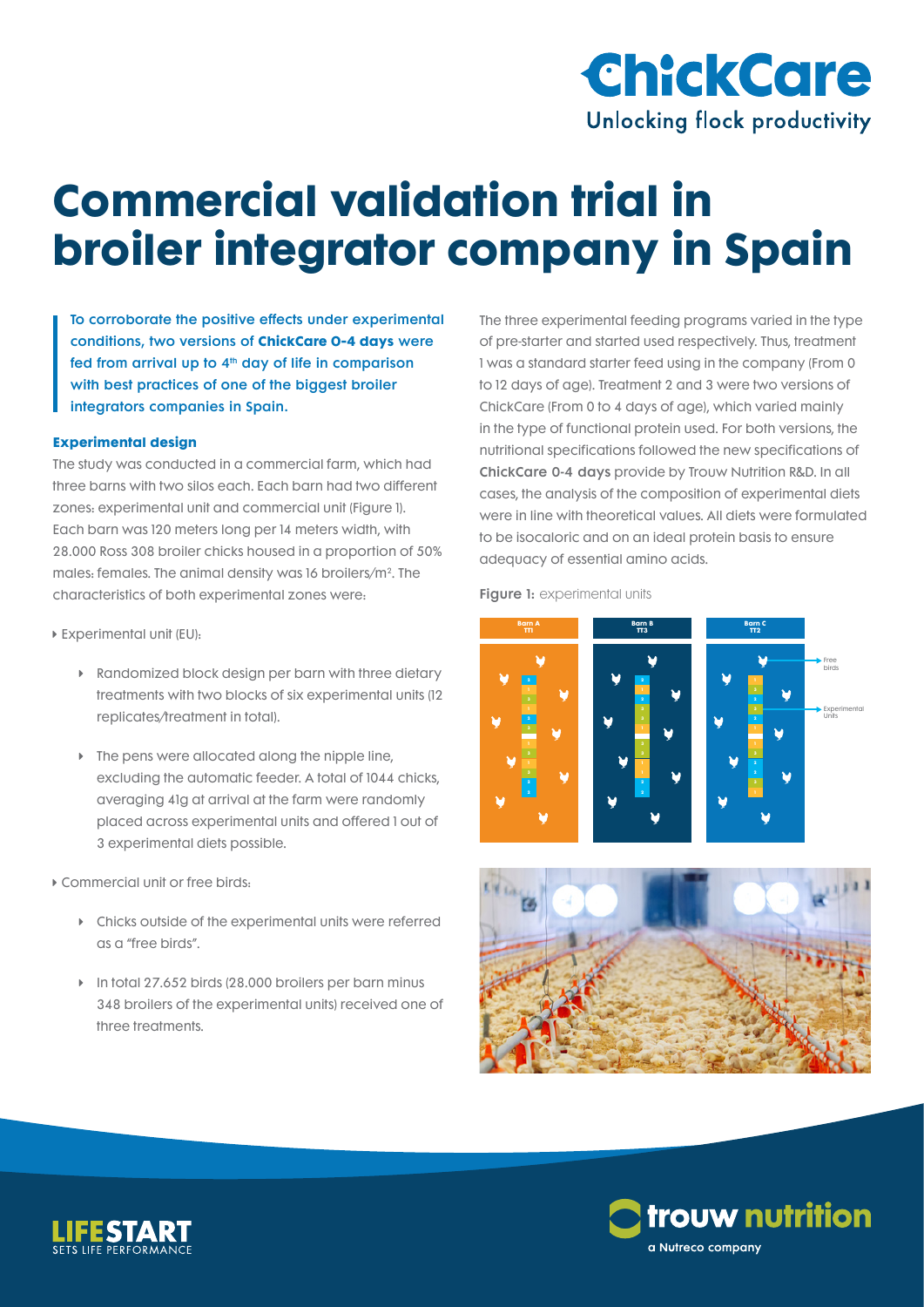### Results

#### Arrival to 4 days

Experimental units: Chicks fed either ChickCare 0-4 days version 1 or 2 consumed, on average, about 15.7% less feed per day and gained about 10.3% more weight as compared to chicks fed commercial starter diet; this resulted in 2.8 points improvement on FCR from 0 to 4 days of age. (Table 1 and Figure 2)

Commercial units: average body weight of chicks chosen randomly across five different points in the barn followed similar trend as those from experimental units (Figure 2).

#### Carcass and breast yield

At 37 days of age, all broilers from experimental units and 150 free broilers per barn were identified with a wing tag number and send for slaughter. Broilers coming from experimental and commercial units were all loaded in the same truck and they were the first to be send to slaughter house.

**Figure 2.** Body weight of Ross 308 from experimental units (EU) and commercial units (Free Birds) fed ChickCare 0-4 days 1 or ChickCare 0-4 days 2 from arrival to 4 days of age.

Broiler fed with ChickCare 0-4 days version 1 and 2 had respectively +2.7% and + 2.3% heavier carcasses and yielded +0.9% and 0.6% better in comparison with chicks fed with control diet. Data coming from free broilers indicated

> Figure 7. Effect of use of ChickCare 0-4 days on breast weight (g) at 37 days

Figure 4. Effects of use of ChickCare 0-4 days from 0 to 37 days of age in free birds

Table 1. Effect of ChickCare 0-4 days on performance from 0 to 4 days of age.

| 0-4 days - experimental period |                       |                          |                   |             |                     |                          |                    |             |                      |                          |  |  |
|--------------------------------|-----------------------|--------------------------|-------------------|-------------|---------------------|--------------------------|--------------------|-------------|----------------------|--------------------------|--|--|
| <b>Treatment</b>               | $BW_{\text{arrival}}$ |                          | $BW_{_{4d}}$      |             | DWG <sub>0-4d</sub> |                          | $DFI_{0-4d}$       |             | $FCR_{o-4d}$         |                          |  |  |
|                                | UE*                   | Free**                   | <b>UE</b>         | <b>Free</b> | <b>UE</b>           | <b>Free</b>              | <b>UE</b>          | <b>Free</b> | <b>UE</b>            | <b>Free</b>              |  |  |
| Control                        | 40.28                 | 41.48                    | 91.6 <sup>b</sup> | 92.67       | 12.77 <sup>b</sup>  | 12.80                    | 13.54°             | $\sim$      | 1.038°               | $\overline{\phantom{a}}$ |  |  |
| Chickcare version 1            | 40.25                 | 41.00                    | 100.9°            | 103.75      | $15.10^{\circ}$     | 15.69                    | 11.52 <sup>b</sup> | $\sim$      | 0.759 <sup>b</sup>   | $\sim$                   |  |  |
| Chickcare version 2            | 40.30                 | 41.59                    | $101.3^\circ$     | 103.93      | $15.17^{\circ}$     | 15.58                    | 11.31 <sup>b</sup> | $\sim$      | $0.741$ <sup>b</sup> | $\sim$                   |  |  |
| $SEM (n=12)$                   | 0.228                 | $\overline{\phantom{a}}$ | 1.615             | $\sim$      | 0.407               | $\overline{\phantom{a}}$ | 0.319              | $\sim$      | 0.023                | $\sim$                   |  |  |
| P-value                        | 0.971                 | $\sim$                   | < .0001           | $\sim$      | < .0001             | $\overline{\phantom{a}}$ | < .0001            | $\sim$      | < .0001              | $\sim$                   |  |  |

Figure 6. Effect of ChickCare 0-4 days on carcass yield at 37 days





\* EU: experimental units; \*\* Free: free birds

\* statistically different to control at p<0.05

Figure 3. Effects of use of ChickCare 0-4 days from 0 to 37 days of age in experimental units **Figure 5.** Effect of ChickCare 0-4 days on carcass weight (g)

\* statistically different to control at p<0.05

\* statistically different to control at p<0.05

\* statistically different to control at p<0.05

\* statistically different to control at p<0.05



Average from 150 broilers randomly chosen across 5 points in the barn



at 37 days











that the use of ChickCare 0-4 days version 1 and 2 obtained in average +8.7% and +2.5% heavier carcasses and yielded +2.9% and 0.9% better in comparison with chicks fed with control diet. (Figure 5 and 6)

Broiler fed with ChickCare 0-4 days version 1 and 2 had respectively +2.9% and + 3.1% heavier breast and yielded +0.4% and 0.3% better in comparison with chicks fed with control diet. Data coming from free broilers indicated that the use of ChickCare 0-4 days version 1 and 2 obtained in average +14% and +2.3% heavier breasts and yielded +1.8% and 0.3% better in comparison with chicks fed the control diet. (Figure 7 and 8)